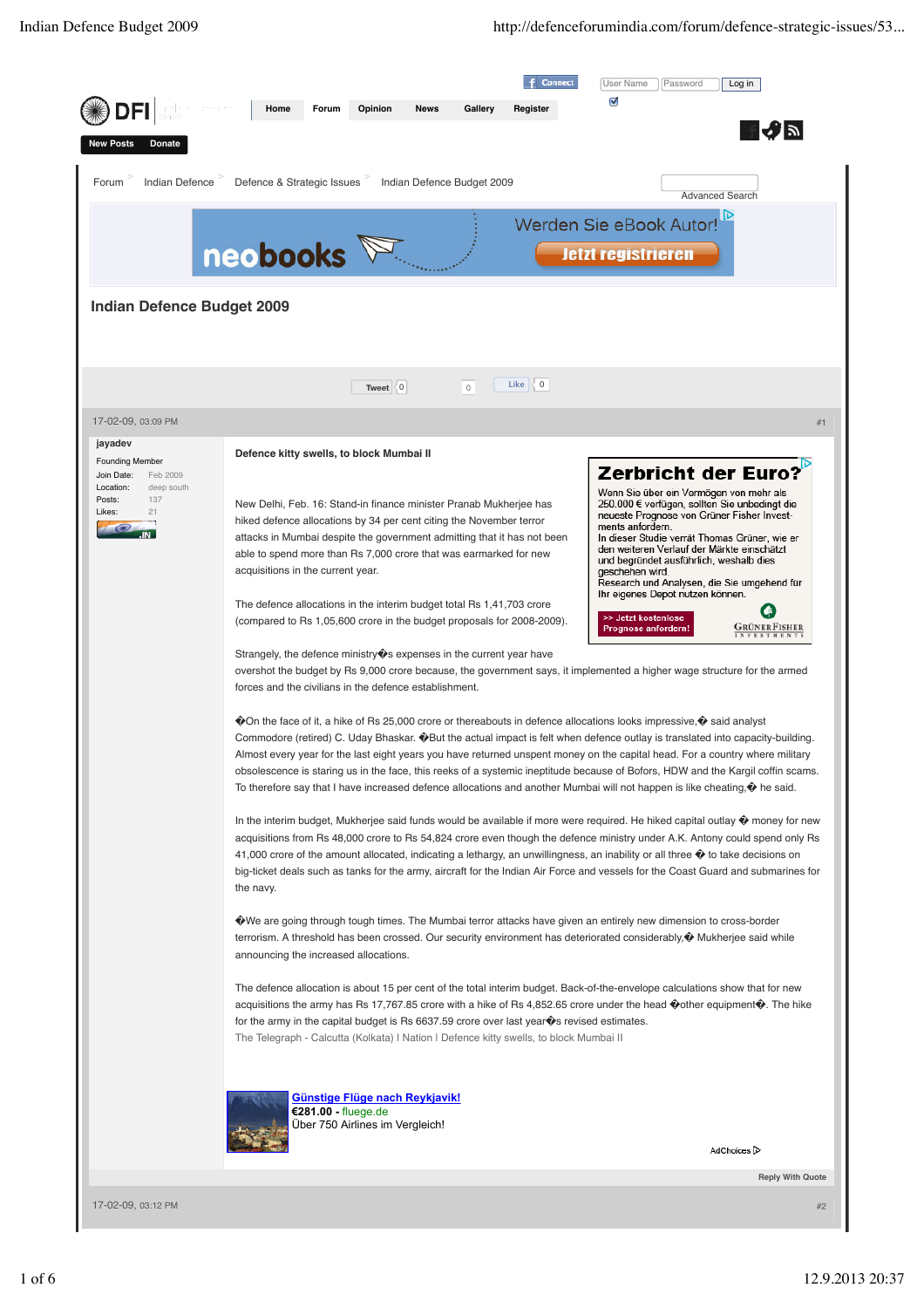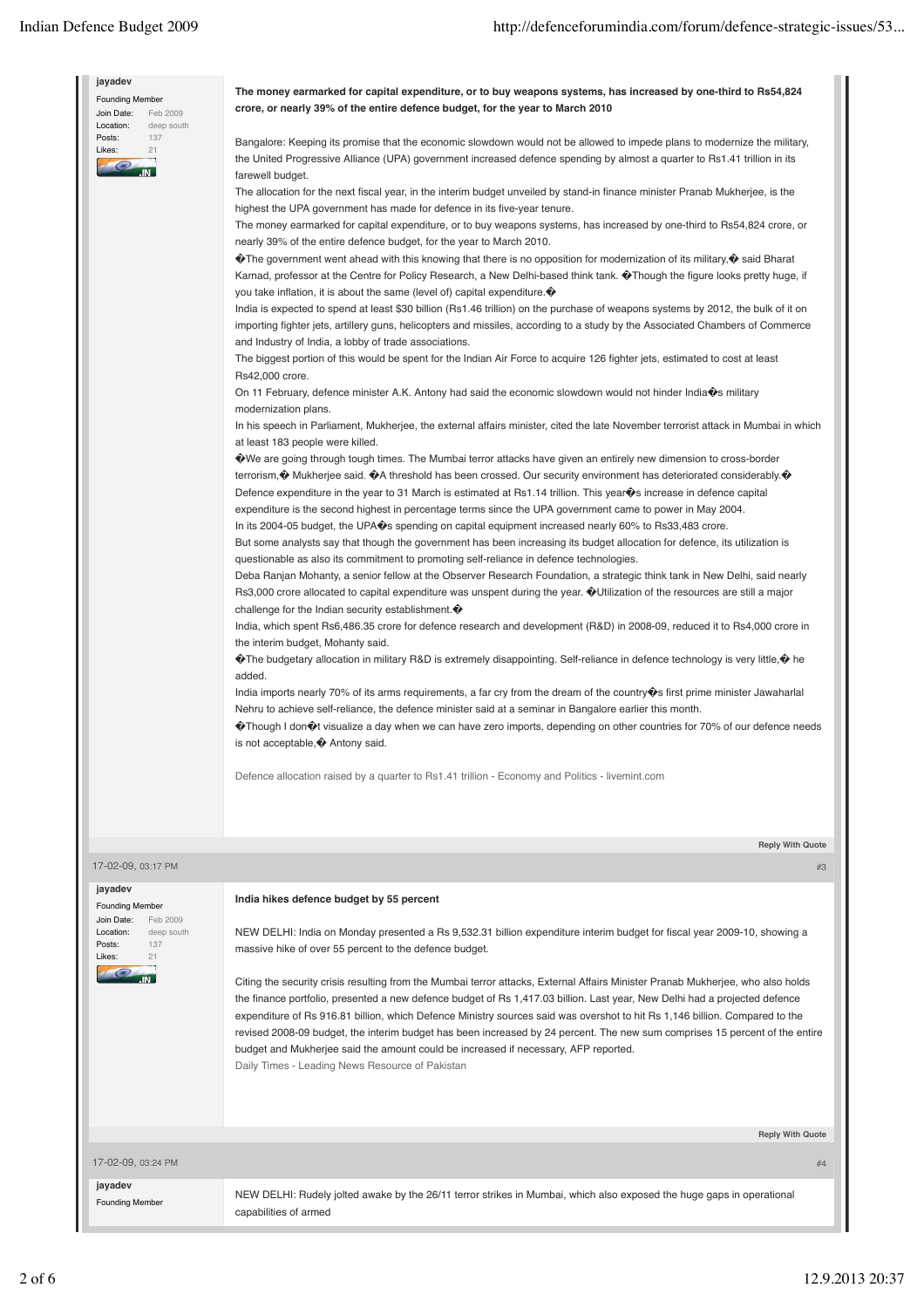| Join Date:<br>Feb<br>2009<br>Location:<br>deep south                                         | forces, the government has hiked the defence outlay this year by as much as 34.18%.                                                                                                                                                                                                                                                                                                                                                           |
|----------------------------------------------------------------------------------------------|-----------------------------------------------------------------------------------------------------------------------------------------------------------------------------------------------------------------------------------------------------------------------------------------------------------------------------------------------------------------------------------------------------------------------------------------------|
| 137<br>Posts:<br>21<br>Likes:<br>$\mathcal{L}(\mathcal{O})$                                  | Even if the revised estimates of 2008-09 fiscal are taken, it represents a substantial 23.65% hike, the highest since the<br>2004-05 budget. For the record, the 2009-10 interim budget has earmarked Rs 1,41,703 crore for defence compared to<br>last year's allocation of Rs 1,05,600 crore.                                                                                                                                               |
|                                                                                              | "The Mumbai terror attacks have given an entirely new dimension to cross-border terrorism. A threshold has been crossed. Our<br>security environment has deteriorated considerably," said Pranab Mukherjee, justifying the step-up in defence spending.                                                                                                                                                                                       |
|                                                                                              | But before the armed forces pop the bubbly, here is the reality check. For one, the Rs 54,824 crore capital outlay for<br>acquiring new weapon systems and platforms is far outstripped by the revenue component (day-to-day costs and<br>salaries) at Rs 86,879 crore.                                                                                                                                                                       |
|                                                                                              | In fact, even the Rs 57,593 crore revenue outlay in the 2008-09 budget has been sharply revised to Rs 73,600 crore,<br>primarily because of 6th Pay Commission implementation.                                                                                                                                                                                                                                                                |
|                                                                                              | For another, stifling red-tape, cumbersome procurement procedures and lack of concrete long-term strategic planning continue<br>to haunt the armed forces in a major way despite defence minister A K Antony promising to fast-track arms deals.                                                                                                                                                                                              |
|                                                                                              | Consider this: Even after 26/11, the defence ministry has failed to spend as much as Rs 7,007 crore from last year's capital<br>outlay of Rs 48,007 crore. From lack of adequate number of submarines, obsolete radars and outdated air defence weapons to<br>the failure to induct new 155mm artillery guns since the Bofors case of the mid-1990s, defence planning needs a complete<br>overhaul to modernise armed forces at a rapid clip. |
|                                                                                              | An improvement from last year is that if the projected GDP for 2009-10 is taken, India's defence expenditure has risen<br>to 2.35% of the GDP this time, though it is still much less than the 3% being demanded by military experts for long.<br>Last year, it had dipped below 2% for the first time in decades. In sharp contrast, both Pakistan and China spend well<br>over 5% of their GDPs on defence.                                 |
|                                                                                              | As highlighted by TOI earlier, the government needs to move quickly to restore the declining conventional combat edge over<br>Pakistan, even while maintaining a dissuasive posture against China<br>Huge hike in defence budget but problems remain-India-The Times of India                                                                                                                                                                 |
|                                                                                              |                                                                                                                                                                                                                                                                                                                                                                                                                                               |
|                                                                                              |                                                                                                                                                                                                                                                                                                                                                                                                                                               |
|                                                                                              | <b>Reply With Quote</b>                                                                                                                                                                                                                                                                                                                                                                                                                       |
| 17-02-09, 03:29 PM                                                                           | #5                                                                                                                                                                                                                                                                                                                                                                                                                                            |
| jayadev<br><b>Founding Member</b><br>Feb 2009<br>Join Date:                                  | Indian defence spending will rise by more than a third to INR1,417 billion (USD32.7 billion) in Fiscal Year 2009, according to the<br>interim budget presented by acting finance minister Pranab Mukherjee on 16 February.                                                                                                                                                                                                                    |
| Location:<br>deep south<br>Posts:<br>137<br>Likes:<br>21<br>$\bullet$                        | This figure represents a 34.2 per cent increase from the proposed 2008 budget of INR1,057 billion and a 23.6 per cent increase<br>from the revised 2008 defence spending estimate of INR1,146 billion.                                                                                                                                                                                                                                        |
|                                                                                              | The allocation is nearly 15 per cent of the government's total interim budget of INR9,532.31 billion for the fiscal year beginning<br>on 1 April.                                                                                                                                                                                                                                                                                             |
|                                                                                              | The interim budget is to finance expenditure ahead of the general election scheduled for May 2009.                                                                                                                                                                                                                                                                                                                                            |
|                                                                                              | Of the INR1,417 billion defence budget, planned expenditure has risen 18 per cent for 2009/10 from INR736 billion to<br>INR868.79 billion. This includes INR548.24 billion for capital expenditure as against INR410 billion in the revised estimates for                                                                                                                                                                                     |
|                                                                                              | 2008-09.<br>Indian government defends major hike in budget - Jane's Defence Business News                                                                                                                                                                                                                                                                                                                                                     |
|                                                                                              |                                                                                                                                                                                                                                                                                                                                                                                                                                               |
| 17-02-09, 04:15 PM                                                                           | <b>Reply With Quote</b><br>#6                                                                                                                                                                                                                                                                                                                                                                                                                 |
| jayadev                                                                                      | PUNE: efence projects helpful in combating terrorism, including detection technologies, propellant works and projects related to                                                                                                                                                                                                                                                                                                              |
| <b>Founding Member</b><br>Join Date:<br>Feb 2009<br>Location:<br>deep south<br>Posts:<br>137 | high energy                                                                                                                                                                                                                                                                                                                                                                                                                                   |
| Likes:<br>21<br>$\circ$                                                                      | material, will get a major push thanks to the increased allocation for defence in the vote-on-account presented on Monday, said<br>R K Pande, joint director of the High Energy Material Research Lab (HEMRL), DRDO.                                                                                                                                                                                                                          |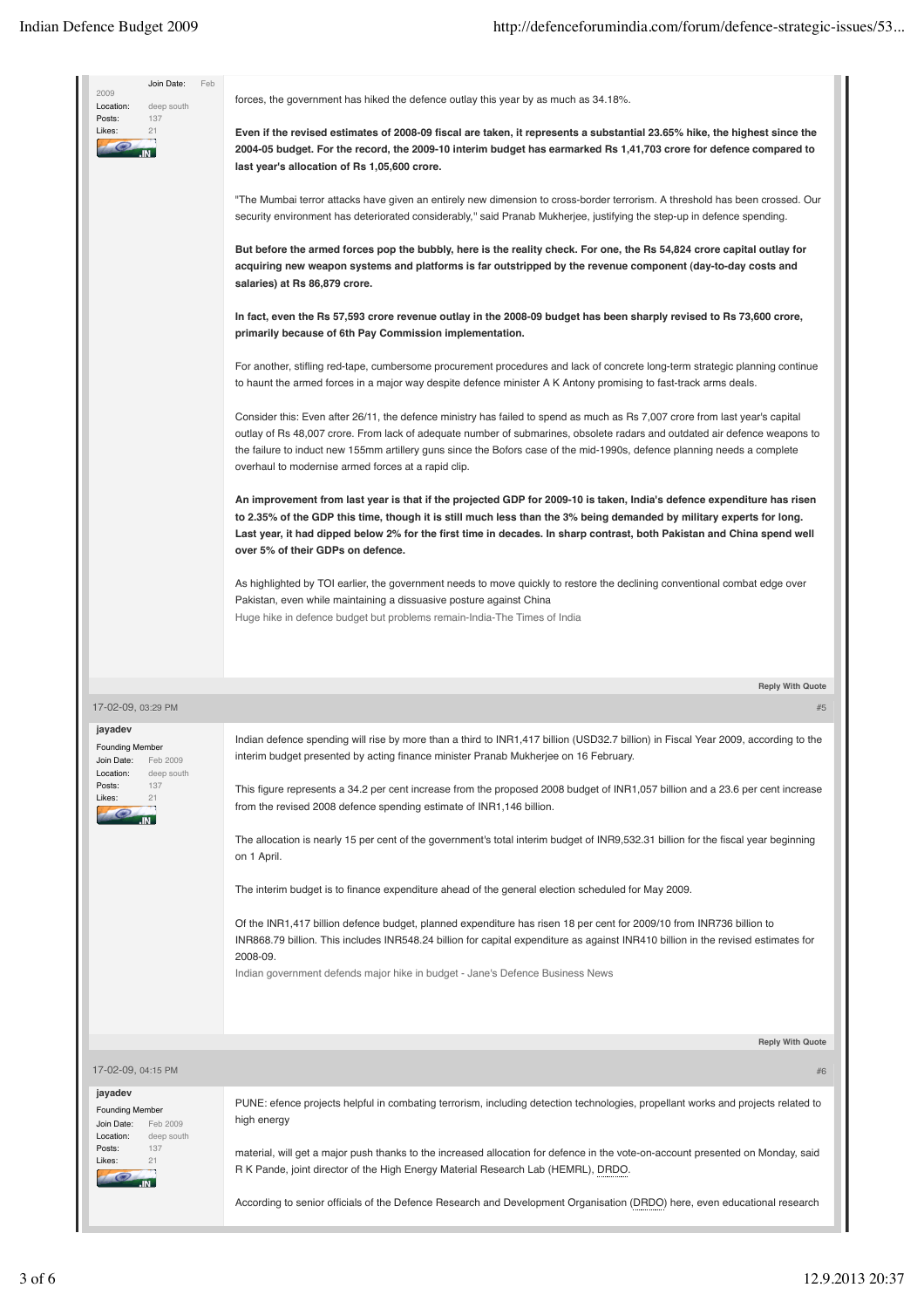projects, which usually remain at the institute level, may see the light of the day.

The government has allotted Rs 1,41,703 crore for defence in the interim budget against the backdrop of the terrorist attacks in Mumbai. Part of the fund is earmarked for defence research. "Several ongoing research projects at the DRDO will get a boost. More joint projects with educational institutes will be possible now," Pande said.

Anil Datar, director, Armament Research and Development Establishment (ARDE), DRDO, said that the picture will be clear only when the exact figure of the availability of funds to his organisation is known. "While doing research we need to consider the demand of the users, ie the defence forces. If more funds are available, these projects will get a boost. Even projects carried out by students of various universities for the DRDO will benefit because of the increased allocation made in the vote-on-account."

V S Ghole, head, department of environmental sciences, University of Pune, too echoed similar sentiments. He said that research projects, carried out by students and researchers associated with an educational institution will have more access to funds. Their work will no longer remain confined to the laboratories. "Caliber of students doing projects for the DRDO is excellent. If enough funds are allocated to such projects, they can do pathbreaking research," said Ghole, who is working on project on explosives with the DRDO.

A researcher associated with the DRDO, Dilip Sathe, said that if used properly, these funds will be helpful for not only defence researchers but also for civilians doing research for the defence Defence research to get a major push-Pune-Cities-The Times of India

|                                                                                                                                  | <b>Reply With Quote</b>                                                                                                                                                                                                                                                                                 |
|----------------------------------------------------------------------------------------------------------------------------------|---------------------------------------------------------------------------------------------------------------------------------------------------------------------------------------------------------------------------------------------------------------------------------------------------------|
| 17-02-09, 10:05 PM                                                                                                               | #7                                                                                                                                                                                                                                                                                                      |
| A.V.<br>Rank 2 General<br>Join Date:<br>Feb 2009<br>Location:<br>Moscow, russia<br>Posts:<br>6,504<br>Likes:<br>868<br><b>RU</b> | New Delhi: Considering the changed security scenario in view of the Mumbai terror attacks, the Government on Monday<br>allocated Rs 1,41,703 crore for defence sector, almost a 35 per cent increase from the previous year's Budget provisions.                                                        |
|                                                                                                                                  | Last year's allocation for defence stood at Rs 1,05,600 crore and the current increase amounted to Rs 36,103 crore.                                                                                                                                                                                     |
|                                                                                                                                  | Presenting the Interim Budget for 2009-10 in the Lok Sabha, External Affairs Minister Pranab Mukherjee, who is presently also<br>in-charge of the Finance Ministry, said the allocation has been increased because of the prevailing security environment, which<br>has "deteriorated considerably."    |
|                                                                                                                                  | Noting that the Mumbai attacks had amounted to the threshold being crossed on the security front, Mukherjee said, "We are<br>going through tough times. The Mumbai terror attacks have given an entirely new dimension to cross-border terrorism."                                                      |
|                                                                                                                                  | With the total revised expenditure for defence last year standing at Rs 1,14,600 crore, he said the increased Plan expenditure<br>for Defence this year would be Rs 86,879 crore. Last year's Plan expenditure was only Rs 73,600 crore, thereby providing an<br>increase of Rs 13,279 crore this year. |
|                                                                                                                                  | The increased allocation this year would include Rs 54,824 crore for capital expenditure as against Rs 41,000 crore in the<br>revised estimates for 2008-09, Mukherjee said.                                                                                                                            |
|                                                                                                                                  | However, the government would provide for any additional requirement for the security of the nation, he added.                                                                                                                                                                                          |
|                                                                                                                                  | The increased allocation for defence assumes significance as the government has decided to go on fast track acquisition of<br>defence equipment.                                                                                                                                                        |
|                                                                                                                                  | The armed forces have already prepared a long list of equipment, mainly for its special forces commandos, to be bought under<br>the fast track process.                                                                                                                                                 |
|                                                                                                                                  | After the Mumbai attacks, the government has initiated a massive revamp of the security structure of the country, which<br>includes creation of a Coastal Command.                                                                                                                                      |
|                                                                                                                                  |                                                                                                                                                                                                                                                                                                         |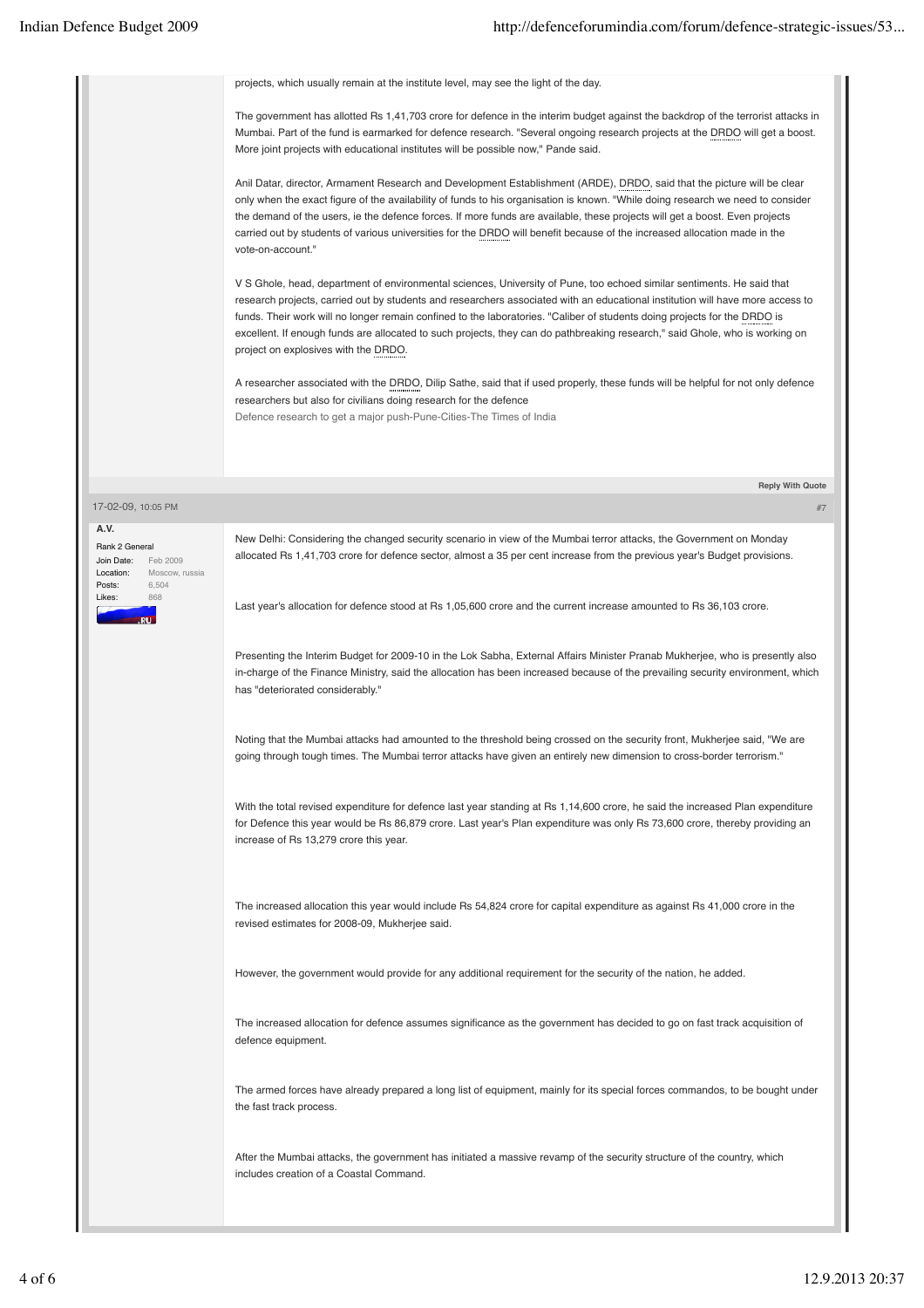